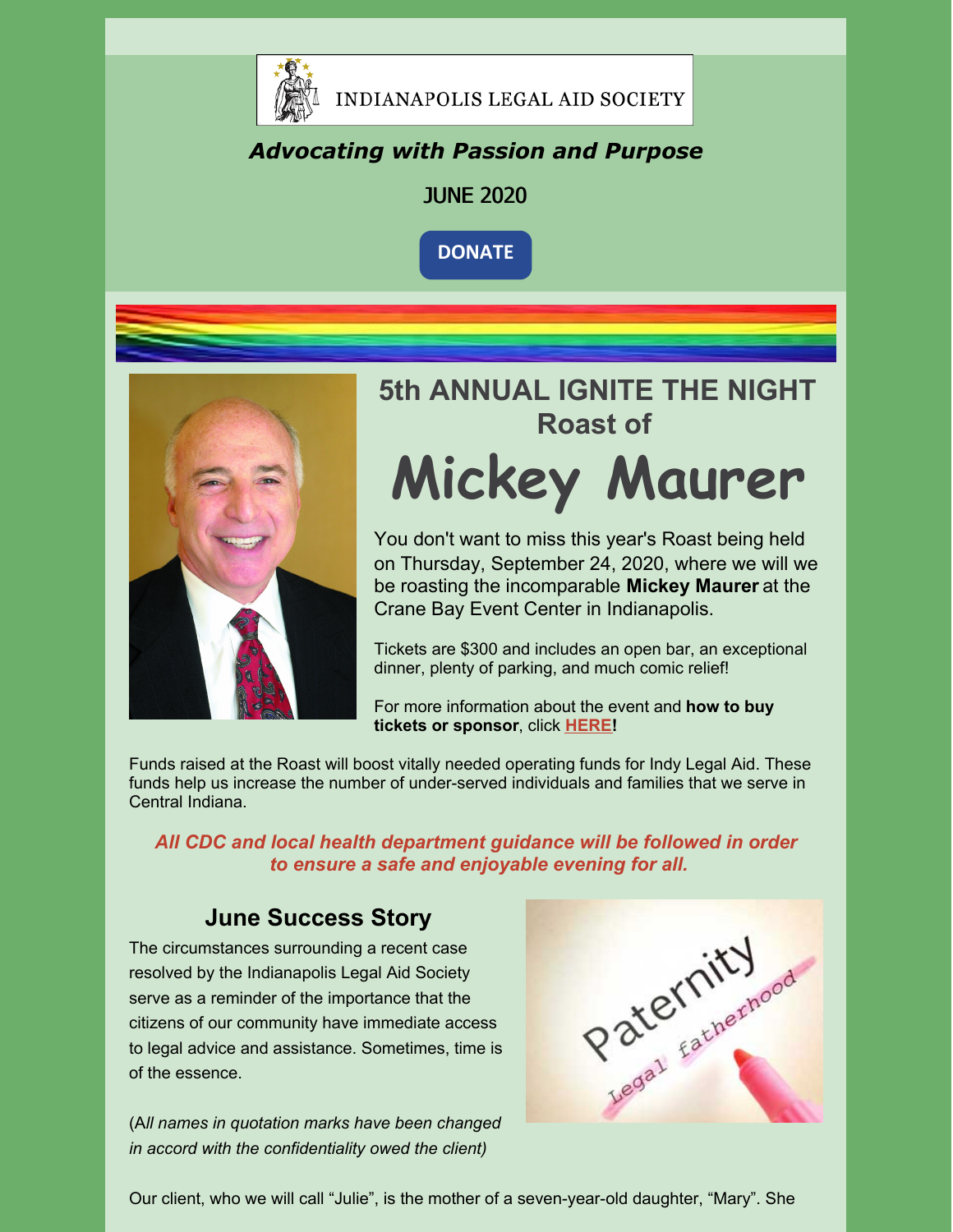had resided with the father of Mary, "Andrew" for all of the child's life, but Julie and Andrew had never married. Due to circumstances existing at the time Mary was born, the parents had never executed a paternity affidavit to establish that Andrew was Mary's father.

Sadly, Andrew was murdered late last year. One of Julie's friends pointed out that she should look into pursuing Social Security survivor's benefits for Mary, which she did. That was when she discovered that without a paternity determination, the child would not be entitled to such benefits. Mary contacted the Marion Count Paternity Court in an effort to start a paternity case, and the court staff referred her to the Indianapolis Legal Aid Society.

Fortunately, Mary did not delay in looking after her child's interests. In Indiana, the law states that a paternity case *must* be filed within five months of the date of the death of the alleged father, or else the suit is time barred. Had she not been able to get the case filed in time, the child would have been unable to obtain Social Security survivor's benefits, would not have been entitled to pursue any damages related to the death of her father, and would have been foreclosed from any right of inheritance from her father's extended family.

In this case, however, attorney Jonathan Stewart of the Indianapolis Legal Aid Society was able to get the case filed Mary's behalf well within the time limit. Paternity was established shortly thereafter, despite the difficulties presented by the COVID-19 restrictions. Thus, one tragedy was not compounded by another, and Mary will have the benefit of her father's Social Security earnings after all.



#### **Indy Legal Aid Covid-19 Update**

As of June 16, Indy Legal Aid staff is back in the office and taking many precautions to stay safe, as you can see from the photo of Indy Legal Aid attorney, Jonathon Stewart. We wear masks, take our temperature every morning, remain six-feet apart, and use sanitizing products liberally.

There has not been a date set when we will begin seeing the public in our office. However, when that time comes, all attorneys

will have a plastic shield attached to their desks to protect both attorney and client. We are looking so forward to the day we open our door and meet clients face-to-face.

#### **Indy Legal Aid/Holy Family Shelter Program**

Indy Legal Aid has always taken a holistic approach regarding working with clients so a program with Holy Family Shelter is a natural manifestation of our actions and philosophy.

Our partnership with Holy Family Shelter is a pilot program with 10 families from Holy Family Shelter where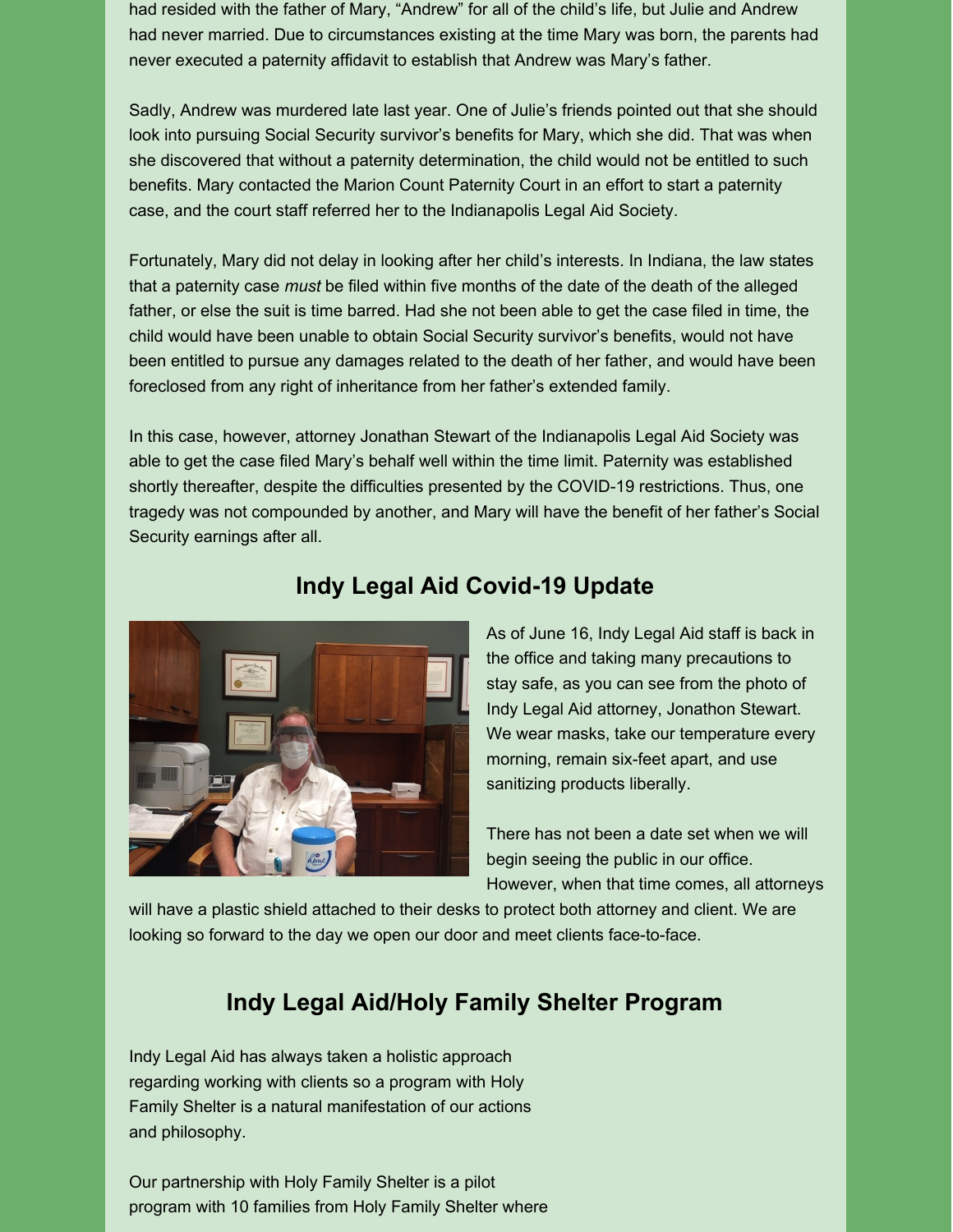we will work with the shelter's case managers to determine the barriers that prevent economic and social stability. Indy Legal Aid will provide legal representation focused on these barriers, such as legal issues of housing, family law, and driver's license reinstatement.

Indy Legal Aid attorney, Jennifer Hammond, will spearhead the program. Jennifer is a perfect fit for this effort as she was a child welfare social worker with the Marion County Office of Family and Children (now DCS)

where home-based counseling services and case management was provided. Jennifer also worked as a Family Aide while attending the IU School of Social Work and assisted families in securing resources, such as government benefits, housing and food, and supervised visitation with their children.

"We're thrilled to be working with case managers as this dynamic allows us to be aware of all the client's needs and use a team-based approach to meet not only the legal, but the social needs of each client," said John Floreancig, Indy Legal Aid CEO and General Counsel.

### **Indy Legal Aid Staff Attend Legal Community's Juneteenth Call to Action for Racial Equality**

On Friday, June 19, several Indy Legal Aid staff attended a "Call to Action" on the north lawn of the Indiana University Robert H. McKinney School of Law

to highlight the role lawyers can play in the push for racial equality. The event featured speakers from the law school, the Marion County Bar Association and private practice, as well as Indiana Supreme Court Justice Steven David.

During the event, the speakers each made an "ask" of attendees. Those requests are posted online at [lawyersforblacklives.com,](https://lawyersforblacklives.com/) where members of the legal community can review the speakers' asks as they work to assist the movement for racial equality.

Pictured are attorneys Emily Browning and Rick Dyar and paralegal Sarah Harvey.

### **Volunteer Opportunities**

Indy Legal Aid has a number of volunteer opportunities for attorneys, students, and the general public. For attorneys, we have pro bono cases, internships for students, and our spring and fall events, along with light office work.